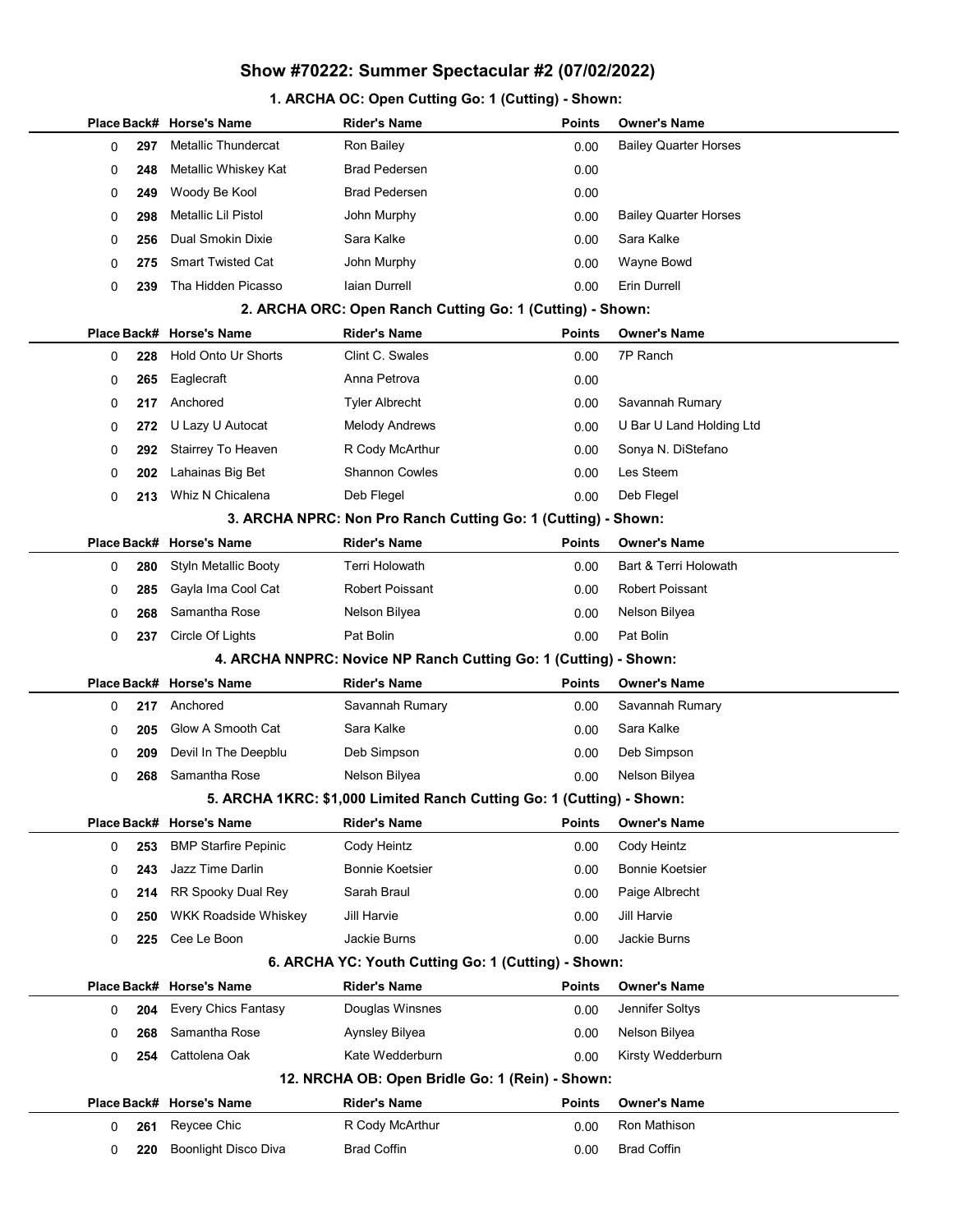| Show #70222: Summer Spectacular #2 (07/02/2022) |            |                                        |                                                                       |               |                                               |  |
|-------------------------------------------------|------------|----------------------------------------|-----------------------------------------------------------------------|---------------|-----------------------------------------------|--|
| 0                                               | 288        | Deluxe Strlit Night                    | Dale Clearwater                                                       | 0.00          | Green Pine Ranch                              |  |
|                                                 |            |                                        | 13. NRCHA LOB: Limited Open Bridle Go: 1 (Rein) - Shown:              |               |                                               |  |
|                                                 |            | Place Back# Horse's Name               | <b>Rider's Name</b>                                                   | <b>Points</b> | <b>Owner's Name</b>                           |  |
| 0                                               | 264        | Yahoo Casino Royalle                   | Anna Petrova                                                          | 0.00          | <b>Mcarthur Stud Farm</b>                     |  |
| 0                                               | 220        | <b>Boonlight Disco Diva</b>            | <b>Brad Coffin</b>                                                    | 0.00          | <b>Brad Coffin</b>                            |  |
| 0                                               | 221        | Unos Boom Boom Chex                    | Emily Lowe                                                            | 0.00          | Jill Harvie                                   |  |
| 0                                               | 241        | Reydas Sugar Kat                       | Sarah Wolfs                                                           | 0.00          | Sarah Wolfs                                   |  |
|                                                 |            |                                        | 14. NRCHA IOB: IOB Go: 1 (Rein) - Shown:                              |               |                                               |  |
|                                                 |            | Place Back# Horse's Name               | <b>Rider's Name</b>                                                   | <b>Points</b> | <b>Owner's Name</b>                           |  |
| 0                                               | 261        | Reycee Chic                            | R Cody McArthur                                                       | 0.00          | Ron Mathison                                  |  |
| 0                                               | 220        | <b>Boonlight Disco Diva</b>            | <b>Brad Coffin</b>                                                    | 0.00          | <b>Brad Coffin</b>                            |  |
|                                                 |            |                                        | 15. ARCHA ANPH: Non Pro Snaffle / Hackamore Go: 1 (Rein) - Shown:     |               |                                               |  |
|                                                 |            | Place Back# Horse's Name               | <b>Rider's Name</b>                                                   | <b>Points</b> | <b>Owner's Name</b>                           |  |
| 0                                               | 278        | When And Where                         | Janice Cornforth                                                      | 0.00          |                                               |  |
| 0                                               | 253        | <b>BMP Starfire Pepinic</b>            | Cody Heintz                                                           | 0.00          | Cody Heintz                                   |  |
| 0                                               | 216        | Duck Duck Dually                       | Savannah Rumary                                                       | 0.00          | Savannah Rumary                               |  |
| 0                                               | 281        | Pickablurey                            | <b>Bart Holowath</b>                                                  | 0.00          | Bart & Terri Holowath                         |  |
|                                                 |            |                                        | 18. ARCHA AOH: Open Snaffle Bit / Hackamore WCH Go: 1 (Rein) - Shown: |               |                                               |  |
|                                                 |            | Place Back# Horse's Name               | <b>Rider's Name</b>                                                   | <b>Points</b> | <b>Owner's Name</b>                           |  |
| 0                                               | 227        | Miss Crimson Tide                      | Clint C. Swales                                                       | 0.00          | <b>Bob Hawkins</b>                            |  |
| 0                                               | 228        | <b>Hold Onto Ur Shorts</b>             | Clint C. Swales                                                       | 0.00          | 7P Ranch                                      |  |
| 0                                               | 292        | Stairrey To Heaven                     | R Cody McArthur                                                       | 0.00          | Sonya N. DiStefano                            |  |
| 0                                               | 226        | Lookin At Blu Rey                      | Clint C. Swales                                                       | 0.00          | Jerry Sawley                                  |  |
| 0                                               | 240        | Surelys Fancy Cat                      | laian Durrell                                                         | 0.00          | Iaian Durrell                                 |  |
| 0                                               | 276        | Dual R Playboy                         | <b>Brad Pedersen</b>                                                  | 0.00          | Ken Swainson                                  |  |
|                                                 |            |                                        | 21. NRCHA NPB: Non Pro Bridle Go: 1 (Rein) - Shown:                   |               |                                               |  |
|                                                 |            | Place Back# Horse's Name               | <b>Rider's Name</b>                                                   | <b>Points</b> | <b>Owner's Name</b>                           |  |
| 0                                               | 235        | Hick A Cat                             | Claire MacMillan                                                      | 0.00          | Bev & Claire Macmillan                        |  |
| 0                                               |            | 261 Reycee Chic                        | Ron Mathison                                                          | 0.00          | Ron Mathison                                  |  |
| 0                                               | 236        | Chics Made Me Do It                    | Claire MacMillan                                                      | 0.00          | Laura MacMillan                               |  |
| 0                                               | 269        | Einsteins Cashnchex                    | Ronja Schippers                                                       | 0.00          | Ronja Schippers                               |  |
| 0                                               | 237        | Circle Of Lights                       | Pat Bolin                                                             | 0.00          | Pat Bolin                                     |  |
|                                                 |            |                                        | 22. NRCHA INPB: Intermediate Non Pro Bridle Go: 1 (Rein) - Shown: 5   |               |                                               |  |
|                                                 |            | Place Back# Horse's Name<br>Hick A Cat | <b>Rider's Name</b><br>Claire MacMillan                               | <b>Points</b> | <b>Owner's Name</b><br>Bev & Claire Macmillan |  |
| 0                                               | 235        | Glow A Smooth Cat                      | Sara Kalke                                                            | 0.00<br>0.00  | Sara Kalke                                    |  |
| 0                                               | 205<br>236 | Chics Made Me Do It                    | Claire MacMillan                                                      | 0.00          | Laura MacMillan                               |  |
| 0                                               |            | Einsteins Cashnchex                    | Ronja Schippers                                                       | 0.00          | Ronja Schippers                               |  |
| 0                                               | 269        | Circle Of Lights                       | Pat Bolin                                                             |               | Pat Bolin                                     |  |
| 0                                               | 237        |                                        | 23. NRCHA LNPB: Limited Non Pro Bridle Go: 1 (Rein) - Shown: 7        | 0.00          |                                               |  |
|                                                 |            | Place Back# Horse's Name               | <b>Rider's Name</b>                                                   | <b>Points</b> | <b>Owner's Name</b>                           |  |
| 0                                               | 235        | Hick A Cat                             | Claire MacMillan                                                      | 0.00          | Bev & Claire Macmillan                        |  |
| 0                                               | 215        | Hot Wired Hickory                      | Donna Shapka                                                          | 0.00          | Donna Shapka                                  |  |
| 0                                               | 205        | Glow A Smooth Cat                      | Sara Kalke                                                            | 0.00          | Sara Kalke                                    |  |
| 0                                               | 236        | Chics Made Me Do It                    | Claire MacMillan                                                      | 0.00          | Laura MacMillan                               |  |
| 0                                               | 224        | <b>Bagged A Dually</b>                 | April Milne                                                           | 0.00          | <b>April Milne</b>                            |  |
|                                                 |            |                                        |                                                                       |               |                                               |  |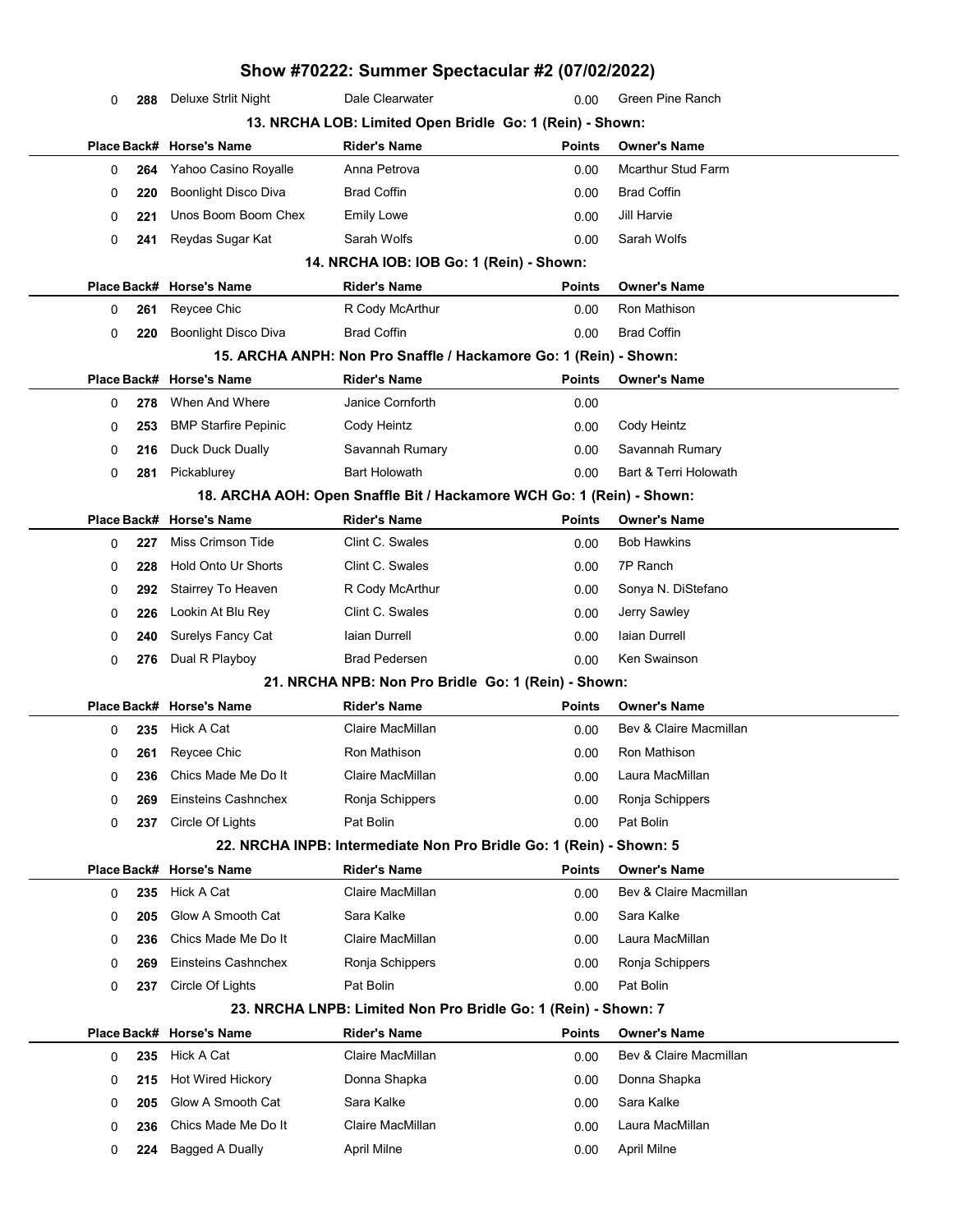|   |      |                             | Show #70222: Summer Spectacular #2 (07/02/2022)                                      |               |                            |
|---|------|-----------------------------|--------------------------------------------------------------------------------------|---------------|----------------------------|
| 0 | 269  | Einsteins Cashnchex         | Ronja Schippers                                                                      | 0.00          | Ronja Schippers            |
| 0 | 237  | Circle Of Lights            | Pat Bolin                                                                            | 0.00          | Pat Bolin                  |
|   |      |                             | 27. NRCHA SNPB: Select Non Pro Bridle Go: 1 (Rein) - Shown:                          |               |                            |
|   |      | Place Back# Horse's Name    | <b>Rider's Name</b>                                                                  | <b>Points</b> | <b>Owner's Name</b>        |
| 0 | 215  | Hot Wired Hickory           | Donna Shapka                                                                         | 0.00          | Donna Shapka               |
| 0 | 237  | Circle Of Lights            | Pat Bolin                                                                            | 0.00          | Pat Bolin                  |
|   |      |                             | 31. NRCHA OH: Open Hackamore Go: 1 (Rein) - Shown:                                   |               |                            |
|   |      | Place Back# Horse's Name    | <b>Rider's Name</b>                                                                  | Points        | <b>Owner's Name</b>        |
| 0 | 270  | <b>SLR Smart As A Cat</b>   | John C. Swales                                                                       | 0.00          | Stump Lake Ranch & Cattle  |
| 0 | 289  | Sweet Lil Rebel             | Dale Clearwater                                                                      | 0.00          | Karen Radda                |
| 0 | 290  | Cat Inthe Starlight         | Dale Clearwater                                                                      | 0.00          | Justabouta Ranch           |
| 0 | 273  | Time Enough For Love        | John C. Swales                                                                       | 0.00          | Ron & Diana Runge Stuckert |
| 0 | 240  | <b>Surelys Fancy Cat</b>    | laian Durrell                                                                        | 0.00          | laian Durrell              |
| 0 |      | 271 Hendrixx                | John C. Swales                                                                       | 0.00          | Monica Wille               |
|   |      |                             | 32. NRCHA IOH: Int Open Hackamore Classic (replaced with IOHC) Go: 1 (Rein) - Shown: |               |                            |
|   |      | Place Back# Horse's Name    | <b>Rider's Name</b>                                                                  | <b>Points</b> | <b>Owner's Name</b>        |
| 0 |      | 240 Surelys Fancy Cat       | laian Durrell                                                                        | 0.00          | Iaian Durrell              |
|   |      |                             | 33. NRCHA LOH: Limited Open Hackamore Go: 1 (Rein) - Shown:                          |               |                            |
|   |      | Place Back# Horse's Name    | <b>Rider's Name</b>                                                                  | Points        | <b>Owner's Name</b>        |
| 0 | 238  | Shiney Nu Guns              | Iaian Durrell                                                                        | 0.00          | Gord Robinson              |
| 0 | 240  | Surelys Fancy Cat           | laian Durrell                                                                        | 0.00          | Iaian Durrell              |
|   |      |                             | 36. NRCHA NPH: Non Pro Hackamore Go: 1 (Rein) - Shown:                               |               |                            |
|   |      | Place Back# Horse's Name    | <b>Rider's Name</b>                                                                  | Points        | <b>Owner's Name</b>        |
| 0 | 253  | <b>BMP Starfire Pepinic</b> | Cody Heintz                                                                          | 0.00          | Cody Heintz                |
|   |      |                             | 41. NRCHA OTR: Open Two Rein Go: 1 (Rein) - Shown:                                   |               |                            |
|   |      | Place Back# Horse's Name    | <b>Rider's Name</b>                                                                  | <b>Points</b> | <b>Owner's Name</b>        |
| 0 | 275  | <b>Smart Twisted Cat</b>    | John Murphy                                                                          | 0.00          | Wayne Bowd                 |
| 0 | 231  | <b>Budlights Rachel</b>     | Clint C. Swales                                                                      | 0.00          | Katie Harvie               |
| 0 | 267. | CE Dual Rey Meow            | Clint C. Swales                                                                      | 0.00          | Leslie Posein              |
| 0 | 230  | V Eight Tuff Ichi           | Clint C. Swales                                                                      | 0.00          | Dave Webster               |
| 0 | 262  | <b>Topsail Smoking Gun</b>  | R Cody McArthur                                                                      | 0.00          | <b>Farrah Roberts</b>      |
|   |      |                             | 51. NRCHA NPTR: Non Pro Two Rein Go: 1 (Rein) - Shown:                               |               |                            |
|   |      | Place Back# Horse's Name    | <b>Rider's Name</b>                                                                  | Points        | <b>Owner's Name</b>        |
| 0 | 229  | Son Of A Sweet Shine        | Randi McCook                                                                         | 0.00          | Randi McCook               |
| 0 | 277  | <b>CR Tuffer N Del</b>      | Janice Cornforth                                                                     | 0.00          | Janice Cornforth           |
| 0 | 259  | SP Playgun Sparkles         | Julie Parsonage                                                                      | 0.00          | Julie Parsonage            |
| 0 | 254  | Cattolena Oak               | Kate Wedderburn                                                                      | 0.00          | Kirsty Wedderburn          |
|   |      |                             | 60. NRCHA YCH: Youth Cow Horse Go: 1 (Rein) - Shown:                                 |               |                            |
|   |      | Place Back# Horse's Name    | <b>Rider's Name</b>                                                                  | <b>Points</b> | <b>Owner's Name</b>        |
| 0 | 222  | <b>High Suspence</b>        | Ella Davis                                                                           | 0.00          |                            |
| 0 | 286  | Diamonds Coal Storm         | <b>Elsie Rawlings</b>                                                                | 0.00          | Lynnala Rawlings           |
| 0 | 204  | <b>Every Chics Fantasy</b>  | Douglas Winsnes                                                                      | 0.00          | Jennifer Soltys            |
| 0 | 293  | <b>Boonlight Seduction</b>  | Ladd Armstrong                                                                       | 0.00          | <b>Brandon Armstrong</b>   |
|   |      |                             | 61. NRCHA YCH13: Youth Cow Horse 13 & Under Go: 1 (Rein) - Shown:                    |               |                            |
|   |      | Place Back# Horse's Name    | <b>Rider's Name</b>                                                                  | Points        | <b>Owner's Name</b>        |
| 0 | 204  | <b>Every Chics Fantasy</b>  | Douglas Winsnes                                                                      | 0.00          | Jennifer Soltys            |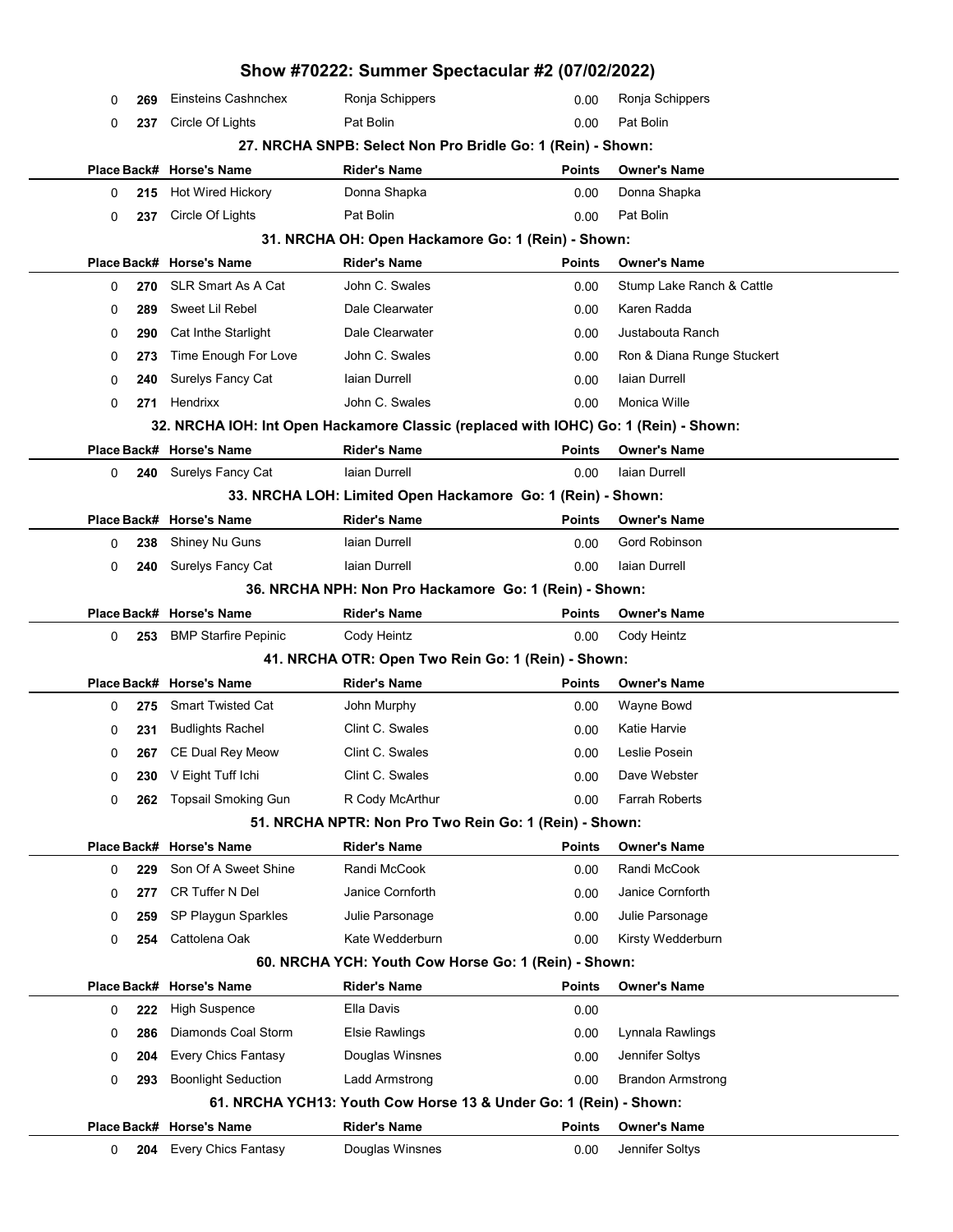# Show #70222: Summer Spectacular #2 (07/02/2022)

## 71. NRCHA YBX: Youth Boxing Go: 1 (Rein) - Shown:

|   |     | Place Back# Horse's Name    | <b>Rider's Name</b>                                                        | Points        | <b>Owner's Name</b>      |
|---|-----|-----------------------------|----------------------------------------------------------------------------|---------------|--------------------------|
| 0 | 207 | <b>Misters Dual Queen</b>   | Hanna Bedard                                                               | 0.00          | David Cole               |
| 0 | 291 | Reygiddy Ann                | <b>Westin Clearwater</b>                                                   | 0.00          | Justabouta Ranch         |
| 0 | 211 | <b>BSF Sophisticated Me</b> | Soleil Seitz                                                               | 0.00          | Jennifer Soltys          |
| 0 | 258 | One Too Pepto Blue          | Aynsley Bilyea                                                             | 0.00          | Jackie Bilyea            |
| 0 | 260 | <b>Coasting The Stars</b>   | Waylon Mcarthur                                                            | 0.00          | <b>Farrah Roberts</b>    |
|   |     |                             | 73. NRCHA YBX13: Youth Boxing 13 & Under Go: 1 (Rein) - Shown:             |               |                          |
|   |     | Place Back# Horse's Name    | <b>Rider's Name</b>                                                        | <b>Points</b> | <b>Owner's Name</b>      |
| 0 | 291 | Reygiddy Ann                | <b>Westin Clearwater</b>                                                   | 0.00          | Justabouta Ranch         |
| 0 | 258 | One Too Pepto Blue          | Aynsley Bilyea                                                             | 0.00          | Jackie Bilyea            |
| 0 | 260 | Coasting The Stars          | Waylon Mcarthur                                                            | 0.00          | <b>Farrah Roberts</b>    |
|   |     |                             | 81. NRCHA NPBX: Non Pro Boxing Go: 1 (Rein) - Shown: 5                     |               |                          |
|   |     | Place Back# Horse's Name    | <b>Rider's Name</b>                                                        | <b>Points</b> | <b>Owner's Name</b>      |
| 0 | 223 | Wood U Like Some            | <b>Flora Clark</b>                                                         | 0.00          | Flora Clark              |
| 0 | 280 | <b>Styln Metallic Booty</b> | Terri Holowath                                                             | 0.00          | Bart & Terri Holowath    |
| 0 | 209 | Devil In The Deepblu        | Deb Simpson                                                                | 0.00          | Deb Simpson              |
| 0 | 266 | Ferns Whiz                  | Krystal Meade                                                              | 0.00          | <b>Krystal Meade</b>     |
| 0 | 246 | WKK Whiskeyontheroad        | <b>Billie Jo Belt</b>                                                      | 0.00          | <b>Billie Jo Belt</b>    |
|   |     |                             | 82. NRCHA INPBX: Intermediate Non Pro Boxing Go: 1 (Rein) - Shown: 3       |               |                          |
|   |     | Place Back# Horse's Name    | <b>Rider's Name</b>                                                        | <b>Points</b> | <b>Owner's Name</b>      |
| 0 | 223 | Wood U Like Some            | <b>Flora Clark</b>                                                         | 0.00          | <b>Flora Clark</b>       |
| 0 | 203 | Peptos Lil Wrangler         | Nadine Achtemichuk                                                         | 0.00          | Nadine Achtemichuk       |
| 0 | 266 | Ferns Whiz                  | Krystal Meade                                                              | 0.00          | Krystal Meade            |
|   |     |                             | 91. NRCHA LNPBX: Limited Non Pro Boxing Go: 1 (Rein) - Shown:              |               |                          |
|   |     | Place Back# Horse's Name    | <b>Rider's Name</b>                                                        | <b>Points</b> | <b>Owner's Name</b>      |
| 0 | 299 | Chex To My Lou              | Stephanie Todd                                                             | 0.00          |                          |
| 0 | 243 | Jazz Time Darlin            | <b>Bonnie Koetsier</b>                                                     | 0.00          | <b>Bonnie Koetsier</b>   |
| 0 | 245 | FFL Rogerwillcow            | Theresa Agar                                                               | 0.00          | Clayton Agar             |
| 0 | 230 | V Eight Tuff Ichi           | Dave Webster                                                               | 0.00          | Dave Webster             |
| 0 | 251 | Haidas Genuine Peppy        | Nicole Smith                                                               | 0.00          | Bev Graham               |
| 0 | 225 | Cee Le Boon                 | Jackie Burns                                                               | 0.00          | Jackie Burns             |
| 0 | 295 | Smart Peppy Jane            | Patricia Watson                                                            | 0.00          | Patricia Watson          |
| 0 | 287 | Smartest Lena Dust          | <b>Taylor Strome</b>                                                       | 0.00          | <b>Taylor Strome</b>     |
|   |     |                             | 100. ARCHA 3yrco: 3 Year Old Cutting Open Go: 1 (Herd) - Shown:            |               |                          |
|   |     | Place Back# Horse's Name    | <b>Rider's Name</b>                                                        | <b>Points</b> | <b>Owner's Name</b>      |
| 0 | 234 | Call Me Ziva                | <b>Tyler Albrecht</b>                                                      | 0.00          | Jim Keith                |
| 0 | 296 | Diamond Presley             | John Murphy                                                                | 0.00          | Les Steem                |
| 0 | 257 | Metalic Diamonds            | Darren Bilyea                                                              | 0.00          | Barb McCaughey           |
|   |     |                             | 182. ARCHA ALOH: Limited Open Snaffle Bit/ Hackamore Go: 1 (Rein) - Shown: |               |                          |
|   |     | Place Back# Horse's Name    | <b>Rider's Name</b>                                                        | <b>Points</b> | <b>Owner's Name</b>      |
| 0 | 242 | Caturday                    | Sarah Wolfs                                                                | 0.00          |                          |
| 0 | 274 | Freckles Little Sun         | <b>Melody Andrews</b>                                                      | 0.00          |                          |
| 0 | 272 | U Lazy U Autocat            | <b>Melody Andrews</b>                                                      | 0.00          | U Bar U Land Holding Ltd |
| 0 | 238 | Shiney Nu Guns              | Iaian Durrell                                                              | 0.00          | Gord Robinson            |
| 0 | 202 | Lahainas Big Bet            | <b>Shannon Cowles</b>                                                      | 0.00          | Les Steem                |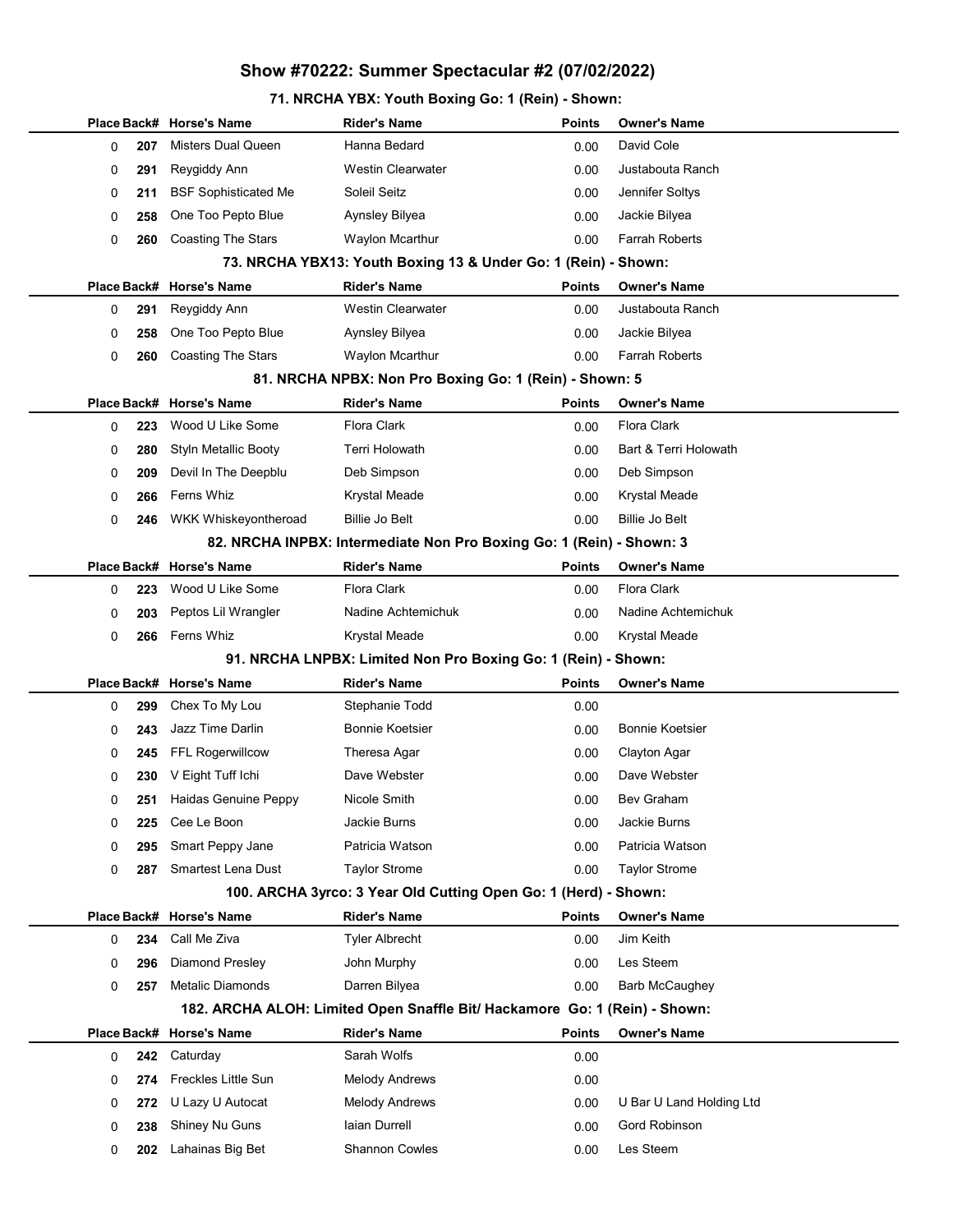|   |     |                             | Show #70222: Summer Spectacular #2 (07/02/2022)                             |               |                            |
|---|-----|-----------------------------|-----------------------------------------------------------------------------|---------------|----------------------------|
| 0 | 244 | <b>Prince Picasso</b>       | Clayton Agar                                                                | 0.00          | Clayton Agar               |
| 0 | 282 | Metallic Handle Bars        | <b>Riley Babb</b>                                                           | 0.00          | Iaian Durrell              |
| 0 | 294 | Metalic Cat Ichi            | Matt Gingras                                                                | 0.00          | John Krug                  |
|   |     |                             | 200. ARCHA 2KLR: \$2000 Limited Rider WCH Go: 1 (Rein) - Shown:             |               |                            |
|   |     | Place Back# Horse's Name    | Rider's Name                                                                | <b>Points</b> | <b>Owner's Name</b>        |
| 0 | 232 | Sindicat Woman              | Kayleigh Albrecht                                                           | 0.00          | Kayleigh Albrecht          |
| 0 | 201 | A Sparkling ChaChing        | <b>Brooklyn Cowles</b>                                                      | 0.00          | Jim Keith                  |
| 0 | 233 | <b>Lil Ruf Loaded Gun</b>   | Jim Keith                                                                   | 0.00          | Jim Keith                  |
| 0 | 206 | Smartlilroyalpeppy          | Chelsea Cunningham                                                          | 0.00          | Chelsea Cunningham         |
| 0 | 284 | Gayla Ima Shocker           | Robert Poissant                                                             | 0.00          | Robert Poissant            |
| 0 | 212 | <b>BSF Scratchnsilk</b>     | Jennifer Soltys                                                             | 0.00          | Jennifer Soltys            |
| 0 | 210 | Leopards Choice             | Liam O'Brien                                                                | 0.00          | Liam O'Brien               |
| 0 | 263 | Yahoo Ricochet              | Anna Petrova                                                                | 0.00          | Jacquie McArthur           |
| 0 | 225 | Cee Le Boon                 | Jackie Burns                                                                | 0.00          | Jackie Burns               |
| 0 | 247 | <b>Text Him</b>             | Collin Stochmanski                                                          | 0.00          | Collin Stochmanski         |
| 0 | 219 | Nicatini                    | Don Burkinshaw                                                              | 0.00          | Don Burkinshaw             |
| 0 | 213 | Whiz N Chicalena            | Deb Flegel                                                                  | 0.00          | Deb Flegel                 |
|   |     |                             | 204. ARCHA RHC: Ranch Hand Class Rein/Box Go: 1 (Rein) - Shown:             |               |                            |
|   |     | Place Back# Horse's Name    | Rider's Name                                                                | <b>Points</b> | <b>Owner's Name</b>        |
| 0 | 207 | Misters Dual Queen          | Hanna Bedard                                                                | 0.00          | David Cole                 |
| 0 | 218 | My Little Lucinda           | Karen Marotz                                                                | 0.00          | Karen Marotz               |
| 0 | 206 | Smartlilroyalpeppy          | Chelsea Cunningham                                                          | 0.00          | Chelsea Cunningham         |
| 0 | 200 | Hercs Genuine Spark         | Pamela Nevett                                                               | 0.00          | Pamela Nevett              |
| 0 | 231 | <b>Budlights Rachel</b>     | Jerry Sawley                                                                | 0.00          | Katie Harvie               |
| 0 | 295 | Smart Peppy Jane            | Patricia Watson                                                             | 0.00          | Patricia Watson            |
|   |     |                             | 205. ARCHA RHCY: Buckaroo Go: 1 (Rein) - Shown:                             |               |                            |
|   |     | Place Back# Horse's Name    | Rider's Name                                                                | <b>Points</b> | <b>Owner's Name</b>        |
| 0 | 252 | Miss Bingo Acre             | <b>Brooklyn Smith</b>                                                       | 0.00          | <b>Bev Graham</b>          |
| 0 | 221 | Unos Boom Boom Chex         | <b>Tinley Harvie</b>                                                        | 0.00          | Jill Harvie                |
|   |     |                             | 600. NRCHA OBF: Open Bridle Finals Go: 1 (Rein Comp) - Shown: 3             |               |                            |
|   |     | Place Back# Horse's Name    | Rider's Name                                                                | <b>Points</b> | <b>Owner's Name</b>        |
| 0 | 261 | Reycee Chic                 | R Cody McArthur                                                             | 0.00          | Ron Mathison               |
| 0 | 220 | <b>Boonlight Disco Diva</b> | <b>Brad Coffin</b>                                                          | 0.00          | <b>Brad Coffin</b>         |
| 0 | 288 | <b>Deluxe Strlit Night</b>  | Dale Clearwater                                                             | 0.00          | Green Pine Ranch           |
|   |     |                             | 601. NRCHA OHF: Open Hackamore Finals Go: 1 (Rein Comp) - Shown: 6          |               |                            |
|   |     | Place Back# Horse's Name    | <b>Rider's Name</b>                                                         | <b>Points</b> | <b>Owner's Name</b>        |
| 0 | 270 | <b>SLR Smart As A Cat</b>   | John C. Swales                                                              | 0.00          | Stump Lake Ranch & Cattle  |
| 0 | 289 | Sweet Lil Rebel             | Dale Clearwater                                                             | 0.00          | Karen Radda                |
| 0 | 290 | Cat Inthe Starlight         | Dale Clearwater                                                             | 0.00          | Justabouta Ranch           |
| 0 | 273 | Time Enough For Love        | John C. Swales                                                              | 0.00          | Ron & Diana Runge Stuckert |
| 0 | 240 | Surelys Fancy Cat           | laian Durrell                                                               | 0.00          | Iaian Durrell              |
| 0 | 271 | Hendrixx                    | John C. Swales                                                              | 0.00          | Monica Wille               |
|   |     |                             | 602. NRCHA LOHF: Limited Open Hackamore Finals Go: 1 (Rein Comp) - Shown: 1 |               |                            |
|   |     | Place Back# Horse's Name    | <b>Rider's Name</b>                                                         | Points        | <b>Owner's Name</b>        |
| 0 | 240 | Surelys Fancy Cat           | laian Durrell                                                               | 0.00          | Iaian Durrell              |